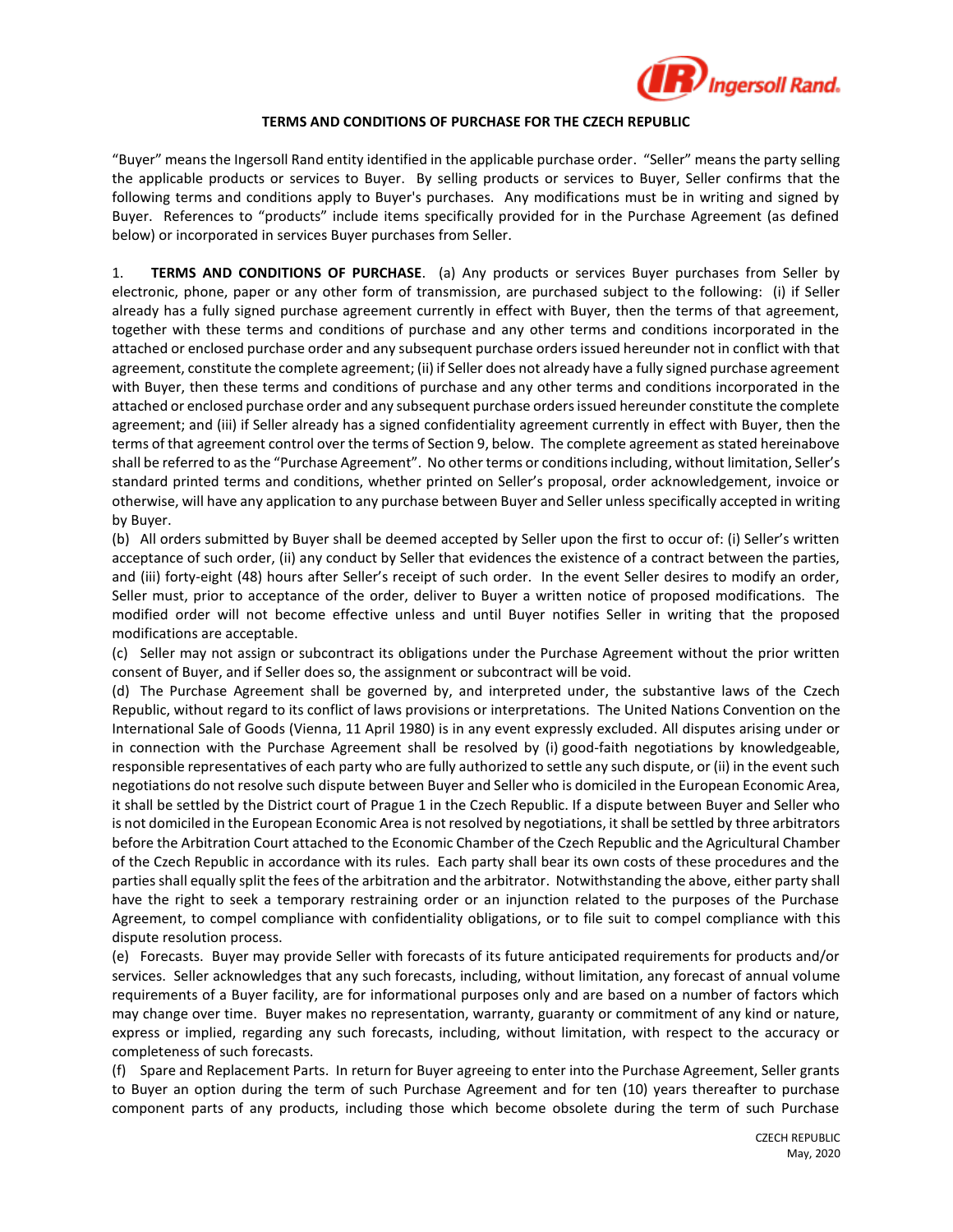Agreement, at the lowest price at which Seller sells such parts. Prices for such parts shall be firm, at the last pre-termination price, for the first five (5) years following the termination of such Purchase Agreement or obsolescence of such product, as applicable, except for and only to the extent changes are required by cost differences in packaging.

(g) If any provision or part of a provision of the Purchase Agreement is found to be illegal, invalid or unenforceable under any applicable law, such provision or part of a provision shall, insofar as it is severable from the remaining terms, be deemed omitted from Purchase Agreement and shall in no way affect the legality, validity or enforceability of the remaining terms.

2. **PRICING; PAYMENT**. (a) Unless otherwise provided elsewhere in the Purchase Agreement, prices are: (i) stated in Euros; and (ii) not subject to increase for the duration of the Purchase Agreement. No extra charges of any kind will be allowed unless specifically agreed to by Buyer in writing.

(b) Unless prohibited by law, Seller will separately indicate on its invoices any taxes imposed on the sale or delivery of products or services.

(c) Unless otherwise provided elsewhere in the Purchase Agreement, payment terms shall be one hundred five (105) days following the date of Buyer's receipt of conforming invoice and related products and/or services. Buyer may, at its option, make payment by check, bank transfer payable to a designated EFT or wire address. Buyer's part number and order number must appear on all shipping papers, invoices, parcels and containers. Invoices will be submitted by Seller to the location indicated on the order and shall include the order number, part number/product description, unit price, and name of person or party issuing the order. Buyer shall have the right (but no duty) to withhold payment for any amounts in dispute.

(d) Buyer will be responsible for all sales, use, and similar taxes (excluding taxes based on or measured by the net income, net worth or gross receipts of Seller) imposed as a result of the sale of products or services. With notice to Seller, Buyer may pay such taxes directly to the taxing authority where allowed by law. Seller shall remit all taxes paid by Buyer to the appropriate taxing authority. Upon Buyer's request, Seller will provide written evidence that Seller is properly licensed to collect the taxes paid by Buyer.

(e) If the Purchase Agreement obligates Buyer to buy a percentage of its product requirements from Seller, reasonable amounts of product purchased from a third party supplier for purposes of qualifying such products shall be deemed excluded from Buyer's requirements and can be used by Buyer for commercial production and sale.

3. **TRANSPORTATION; DELIVERY**. (a) Delivery dates are firm and TIME IS OF THE ESSENCE WITH RESPECT TO DELIVERY. Seller will promptly notify Buyer in writing if Seller anticipates difficulty in complying with a required delivery date and will use all commercially reasonable efforts to meet the required delivery date. Buyer has no obligation to accept deliveries that are not made on the required delivery date. If Seller fails to meet a required delivery date, Buyer may procure replacement products or services. Seller will be responsible for all costs incurred by Buyer as a result of early or late deliveries. If Seller has to use premium freight, Seller will notify Buyer in writing of the type and monetary value of the premium freight used (for Buyer's records).

(b) Unless otherwise provided elsewhere in the Purchase Agreement, delivery will occur, and title and risk of loss will transfer, when: (i) with respect to product not incorporated into services, upon delivery to and acceptance by, Buyer and (ii) with respect to product incorporated into services, the completed services have been accepted by Buyer.

(c) The products shall be suitably packed and prepared for shipment to secure lowest transportation rates (unless a premium method is specified on the face hereof) and to comply with carrier and packaging regulations, including the International Standard for Phytosanitary Measures for wood used in packaging. Unless expressly agreed to by an authorized representative of Buyer, no charges shall be allowed for packing, crating, freight express, or cartage. Buyer may select the mode of transportation, the routing of, and the carrier for the products. Exceptions to stated routings and terms must be secured from an authorized representative of Buyer, and Seller shall be liable for excess transportation costs resulting from any deviation from Buyer's instructions.

(d) Products shall be delivered by Seller to Buyer's place of business from which the products were ordered, unless otherwise specified in the purchase order. Unless Buyer instructs otherwise, shipments with the same ship to address must be combined for the lowest freight rates. Seller shall not send partial shipments unless authorized.

(e) Unless otherwise agreed in writing, in Buyer's purchase order or elsewhere, all shipments shall be F.O.B. Buyer's destination. The party bearing the risk of loss shall be responsible for providing adequate insurance on shipments.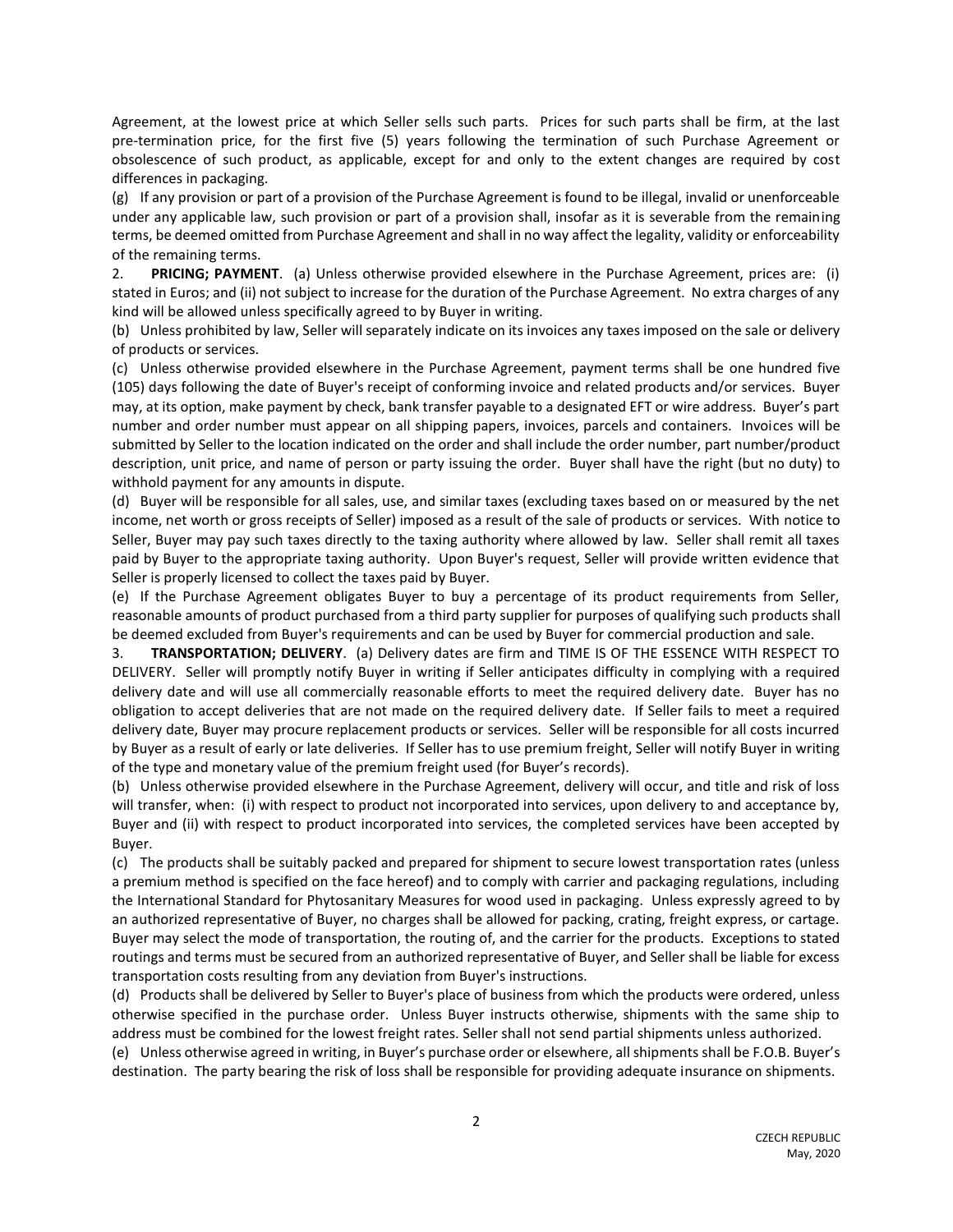(f) Buyer's weight and count shall be conclusive, and Buyer shall have no liability for payment for products delivered in excess of the quantity specified herein unless Buyer elects to keep such excess, and then Buyer shall be liable only for the price thereof and not any incremental freight expenses. Such excess products shall, at Buyer's option, be subject to rejection by Buyer and redelivery to Seller at Seller's expense.

4. **INSPECTION; REJECTION; REVOCATION OF ACCEPTANCE**. (a) Buyer may inspect and test all products and services and all materials, equipment and facilities utilized by Seller in producing products or providing services for Buyer. Seller will maintain an inspection and testing system for the same that is acceptable to Buyer and will keep records of all inspection and testing data and, with respect to products, samples of each lot shipped, for two (2) years after delivery. Unless otherwise agreed by Buyer in writing, Seller will deliver to Buyer a certificate of analysis as to specifications approved by Buyer with respect to each product lot shipped.

(b) After receipt of the products, Buyer shall have a reasonable time, but not less than ten (10) days, in which to inspect and accept or reject the products, and payment for the products shall not constitute acceptance. Buyer reserves the right to reject products not conforming to the Purchase Agreement. Unless specifically agreed otherwise, rejected products shall be returned to Seller for full credit or replacement, at Seller's risk and expense, including transportation costs both ways. Buyer may, at its option, purchase substitute products in lieu of the rejected products, with Seller being responsible for all resulting excess costs, including, without limitation, any increase in the price paid for the products and any expenses to expedite routing of the substitute products. Acceptance by Buyer of part of the products shall not bind Buyer to accept the remainder. Acceptance of all or a part of the products shall not deprive Buyer of the right to revoke acceptance and return any part of the products or the right to make a claim for damages because of the failure of the products to conform to the Purchase Agreement by reason of defects or other breach of warranty or by reason of damage caused by improper packing. Buyer shall not be liable to Seller for failure to accept the products for causes beyond Buyer's reasonable control.

5. **WARRANTIES**. (a) Seller warrants that all products and services will: (i) be in strict accordance with the specifications, samples, drawings or other descriptions approved by Buyer; (ii) be merchantable; (iii) be free from defects in design, quality, material and workmanship; (iv) meet applicable industrial or governmental safety standards; and (v) to the extent that Buyer relies on Seller to specify the products or services, be fit for their intended purpose. Seller further warrants that all services will be performed in accordance with the standards of care and diligence normally practiced by persons performing similar services and in the best workmanlike manner.

(b) Seller further warrants that all products are free of asbestos and all other hazardous substances and that no claim, demand, or notice has been filed nor any proceeding commenced alleging liability of Seller in connection with the use of asbestos and/or any other hazardous substances relating in any way to the manufacture or sale of the products. Seller shall provide a material safety data sheet for each substance containing a toxic substance that is purchased by Buyer from Seller, and Seller shall affix on each container containing toxic substances the chemical name and the appropriate hazard warning for the use and safe handling of the toxic substance. Seller shall provide other material safety data sheets relating to the products upon request.

(c) Seller further warrants that Seller will have title to the products and the right to sell such products at the time of delivery to Buyer, and that all such products shall be new and unused at the time of delivery to Buyer.

(d) The above warranties will be in effect for the longer of: (i) the duration of any warranty provided by Buyer in connection with Buyer's sale of the final product, which durations are publicly available and will be provided by Buyer upon written request and are INCORPORATED HEREIN BY REFERENCE; or (ii) thirty-six (36) months from the date the related final product is first placed into operation. If any products or services fail to conform to the above warranties Seller, at Buyer's option, will: (i) with respect to products, replace or repair the nonconforming products at Seller's cost; (ii) with respect to services, re-perform all services necessary to correct any such nonconformity at Seller's cost; or (iii) refund the purchase price of the nonconforming products or services and any related costs incurred by Buyer. Any replacement products or services also will be subject to the above warranties and warranty period. The warranty period for repaired products will be extended to account for the time lapsed until the repair was completed. If Seller does not replace, repair or re-perform, as applicable, within a reasonable time after notice, Buyer may do so at Seller's expense.

(e) Seller shall also extend to Buyer the warranties or guaranties, if any, given to Seller by any third party manufacturer of component parts and accessories incorporated into the products sold hereunder. Seller agrees to use its best efforts and will cooperate with Buyer in enforcing any claims against such third party manufacturer(s) for defects that may occur.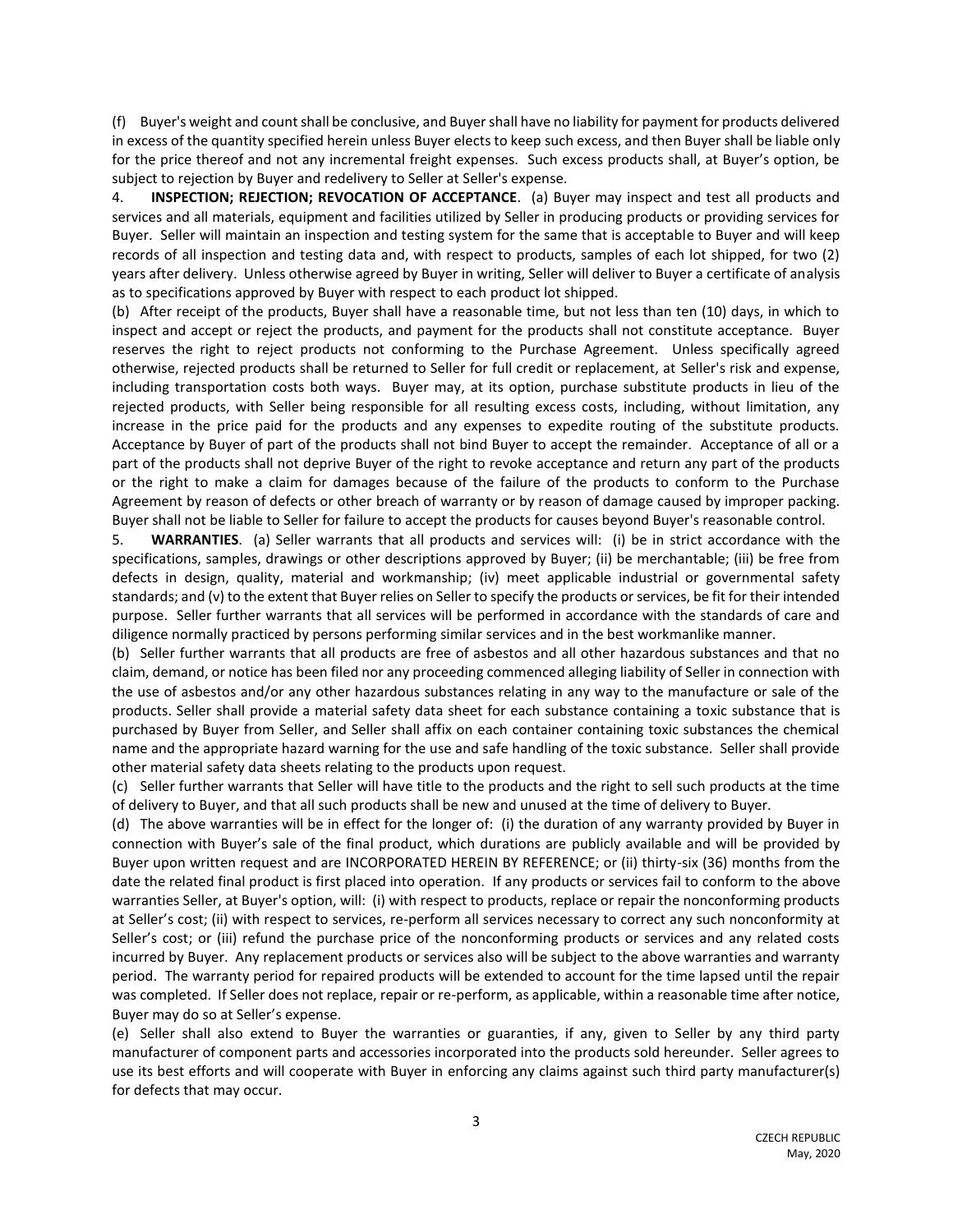(f) Recalls and Field Fix Programs. If at any time a governmental agency of any country, state, province or municipality requires Buyer to conduct a product safety recall or a field fix program, or Buyer voluntarily undertakes such an action, related to the products, Buyer will notify Seller within thirty (30) days of the initiation any such action and Seller shall, at Buyer's option, either repair or replace the related products, and reimburse Buyer for any costs, expenses or damages.

6. **QUANTITY TERMINATION; ORDER CHANGES**. (a) Buyer may, by written notice to Seller, terminate its purchase of any quantity of products or services (i) for convenience, (ii) if Seller fails to complete or deliver any part thereof when required, or (iii) if Seller is in breach of any material term of the Purchase Agreement, including, without limitation, any provision of Sections 8, 9 (or separate confidentiality agreement) or 10 below, immediately prior to the delivery thereof.

(b) If terminating for convenience Seller shall promptly advise Buyer of the quantities of products and raw material on hand or purchased prior to termination and of the most favorable disposition that Seller can make thereof. Seller shall comply with Buyer's instructions regarding disposition of products and raw materials. Seller shall submit to Buyer in writing notice of its intention to submit claims based on such termination within fifteen (15) days from the date of notice of termination, and all such claims shall be made in detail and substantiated by bills, receipts, and similar documents within thirty (30) days thereafter, or such claims shall be waived. Buyer shall pay Seller the order price of finished products accepted by Buyer and the cost to Seller, excluding profits and losses, of work in process and raw materials relating to the order, less the agreed value of any products used or sold by Seller with Buyer's consent. Buyer reserves the right to verify such claims at any reasonable time or times by inspecting and auditing the records, facilities, work, or materials of Seller relating to the order. Buyer will make no payments for finished work, work in process, or raw materials fabricated or procured by Seller unnecessarily in advance or in excess of Buyer's delivery requirements under the order. Notwithstanding the above, payments made under this paragraph shall not exceed the aggregate price specified in the order, less any payments made or to be made. Payment provided under this paragraph shall constitute Buyer's only liability in the event the order is terminated for convenience. To the extent the order covers products normally carried in the inventory of Seller, as distinguished from products specially made to Buyer's specifications, Buyer shall have no liability for any termination of the order, in whole or in part, prior to actual shipment. For any termination for which the notice thereof is sent to Seller after receipt of products by Buyer, liability shall be limited to returning such products and reimbursing Seller the direct cost of handling and transportation.

(c) If termination is due to a failure of completion or delivery or breach of any material term of the Purchase Agreement, no termination charges will apply and Buyer may, in addition to all legal and equitable remedies that may be available to Buyer, procure substitute products or services and Seller will be liable to Buyer for any excess costs incurred by Buyer.

(d) Buyer may at any time, by written notice to Seller, (i) make changes in the drawings, specifications, and delivery schedules and shipping instructions, and/or (ii) increase quantities, under the order. If any such change increases or decreases the cost of performing the order or the time required for its performance, an equitable adjustment in prices and/or delivery schedules shall be agreed between the parties as soon as practicable, but in any event no later than ten (10) days prior to delivery of the products.

7. **TERMINATION OF PURCHASE AGREEMENT**. (a) Buyer or Seller may terminate the Purchase Agreement upon thirty (30) days' prior written notice if the other party breaches any material term thereof provided, however that during such notice period, the party in default may cure its default and thereby abate the termination. In the event Seller has not complied in any respect with Sections 8, 9 (or separate confidentiality agreement) or 10 above, Buyer shall have the right to immediately terminate the Purchase Agreement, without further compensation to the Seller and without Seller's ability to abate the termination. In addition, Seller shall compensate Buyer for any damages suffered by Buyer as a result of Seller's breach of Sections 8, 9 (or separate confidentiality agreement) or 10 above. Buyer may also terminate the Purchase Agreement immediately upon written notice in the event there is a material change in the ownership of Seller or Seller becomes bankrupt or insolvent, suffers a receiver to be appointed, or makes an assignment for the benefit of creditors. After receipt of a notice of termination, the Seller shall immediately: (i) stop work as directed in the notice; (ii) place no further subcontracts or purchase orders for materials, services or facilities, except as necessary to complete the continued portion of the Purchase Agreement; and (iii) terminate all subcontracts to the extent that they relate to the work terminated. Termination of the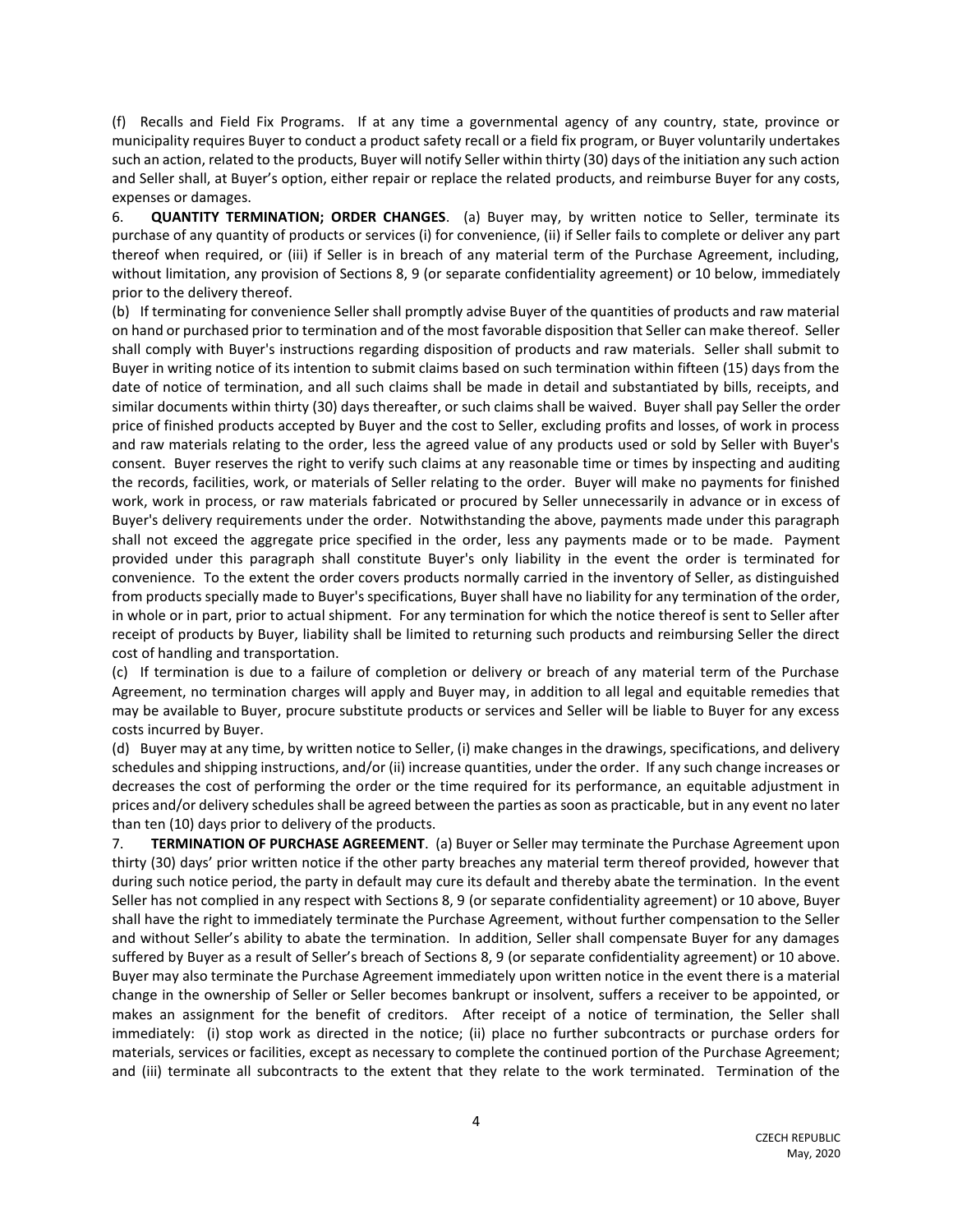Purchase Agreement due to Seller's default shall not affect any order that has been dated prior to the date of termination unless otherwise expressly stated by Buyer.

(b) Notwithstanding paragraph 7(a), Seller may only terminate a purchase order after giving Buyer reasonable notice of such termination, as well as an opportunity to identify and set up an alternate supplier.

8. **COMPLIANCE WITH LAWS**. (a) General. Seller warrants and agrees that it, and all products and services supplied to Buyer, will comply with all applicable foreign and local laws of the Czech Republic, orders, rules, regulations, guidelines, standards, limitations, controls, prohibitions, or other requirements contained in, issued under, or adopted pursuant to such laws, and not take any action that would subject Buyer to penalties under such laws. Delivery of any products or services shall constitute Seller's representation to Buyer that there has been and will be full compliance with all applicable laws and, at Buyer's request, Seller shall certify in writing its compliance with the foregoing:

(b) **Equal Employment Opportunity**. **The parties shall abide by the requirements of the Act No. 198/2009 Coll., on equal treatment and legal remedies for protection against discrimination and amending certain acts (Antidiscrimination Act).**

(c) From time to time, at Buyer's request, Seller shall provide certificates to Buyer relating to compliance with any applicable legal requirements.

(d) Seller shall adopt and comply with Buyer's Supplier Code of Conduct ("COC"), which is located at: https://www.irco.com/-/media/files/irco/supplier-code-of-conduct/ir-supplier-code-of-conduct.pdf. THE COC IS INCORPORATED HEREIN BY REFERENCE. Additionally, Seller shall take all reasonable steps necessary to ensure that its sub suppliers and subcontractors comply with the COC. The COC may be amended by Buyer from time to time.

9. **CONFIDENTIAL INFORMATION; OWNERSHIP OF DOCUMENTS AND MATERIALS**. (a) "Confidential Information" means any and all information, in whatever form or format, that Buyer or any of its subsidiaries, or any of their respective officers, directors, employees or agents, discloses in any manner to Seller in connection with the Purchase Agreement, including but not limited to data, technical data, designs, drawings, lists, materials, models, apparatus, sketches, specifications, production or product know-how, and any proprietary information of Buyer's licensors, and any other material or information of a confidential or proprietary nature. Confidential Information shall also include any (i) information relating to an identified or identifiable natural person ("Personal Information"), and (ii) proprietary information of SAP America, Inc. pertaining to licensed R/3 Software and any other enterprise resource planning (ERP) software utilized by Buyer. Confidential Information shall not include information that: (i) is or becomes generally available to the public other than as a result of a disclosure by Seller; (ii) is or becomes available to Seller on a non-confidential basis from a source other than Buyer (provided that such source is not bound by a confidentiality obligation to Buyer); or (iii) is independently developed by Seller without reference to the Confidential Information.

(b) Seller shall, to the same extent and under the same standard of care as it protects its own confidential information but in no event less than a reasonable level of care, treat and handle all Confidential Information in strict confidence and shall not copy, reproduce, reverse engineer, release, disclose or make available, in whole or in part, to any third parties any of the Confidential Information. Seller shall only use Buyer's Confidential Information as instructed by Buyer to complete an order in accordance with and for the duration of the Purchase Agreement. Seller shall restrict disclosure of Confidential Information solely to those of its employees, representatives, agents and sub suppliers who have a need to know for purposes of performance of the Purchase Agreement and shall ensure that each recipient of Confidential Information is aware of and is made subject to substantially similar obligations as in this paragraph 9. All Confidential Information, and all products, inventions, technology or know-how developed with use of Confidential Information or otherwise in connection herewith, is and shall remain the sole property of Buyer (or, where applicable, its licensors), and Seller shall, upon termination of the Purchase Agreement or earlier if so requested by Buyer, promptly return to Buyer all materials containing or reflecting any Confidential Information, or destroy such and so certify to Buyer in writing within five (5) days after receipt of such notice. This paragraph 9 is intended to be interpreted together with the provisions of any other agreements between the parties to provide, to the extent permitted by law, the greatest possible protection for Buyer's confidential information and legitimate business interests.

(c) Seller agrees to use appropriate technical and organizational measures to prevent accidental, unauthorized, or unlawful destruction, modification, disclosure, access, or loss of such Confidential Information (a "Security Breach"). Seller shall immediately inform Buyer of any Security Breach. Seller shall also provide Buyer with a detailed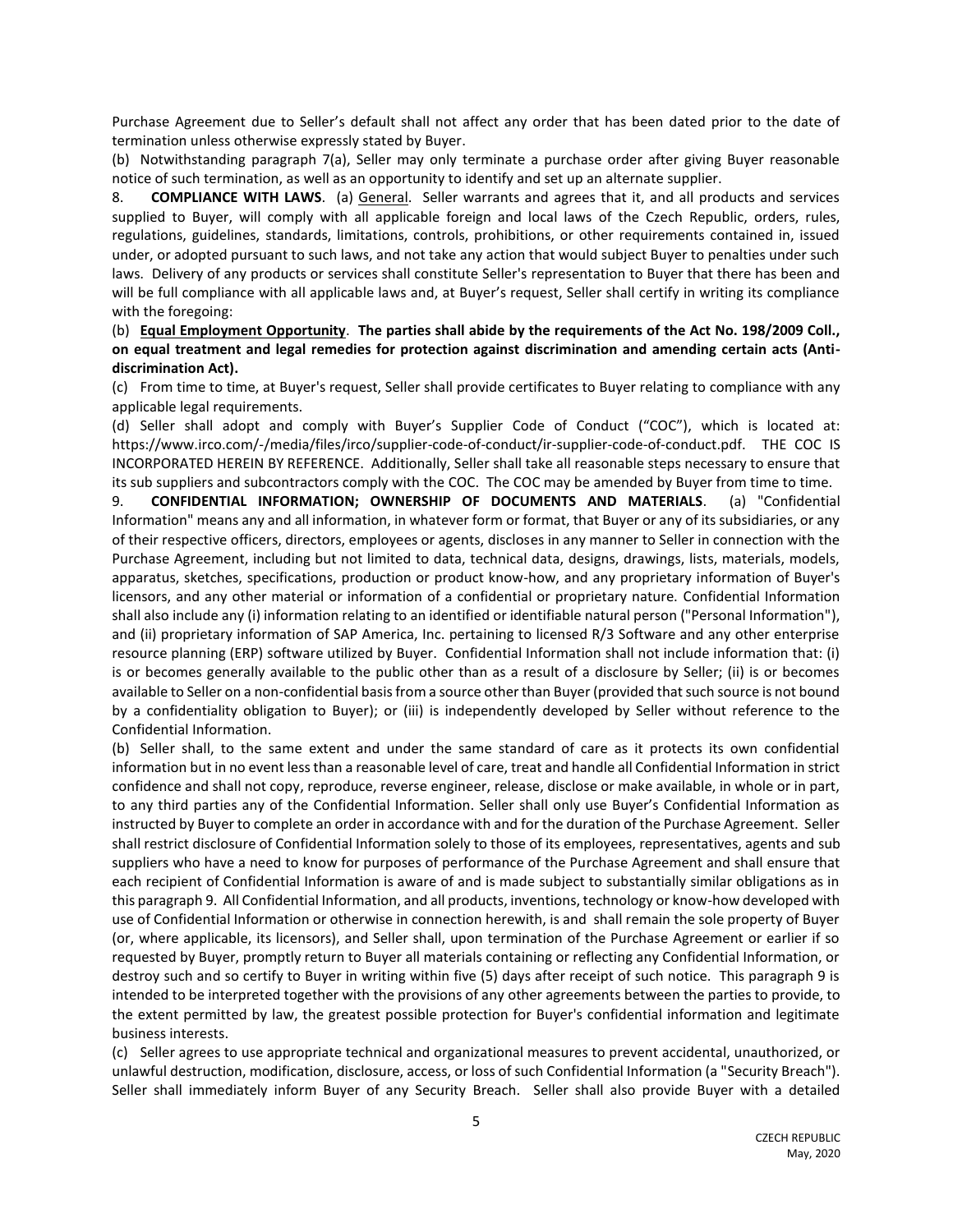description of the Security Breach, the type of data that was the subject of the Security Breach, the identity of each affected person, and any other information Buyer may request concerning such affected persons and the details of the breach. Seller agrees to take action immediately to investigate the Security Breach and to identify, prevent, and mitigate the effects of any such Security Breach, and to carry out any recovery or other action (e.g., mailing statutory notices) necessary to remedy the Security Breach. The content of any filings, communications, notices, press releases, or reports related to any Security Breach ("Notices") must first be approved by Buyer prior to any publication or communication thereof to any third party. Seller shall pay for or reimburse Buyer for all costs, losses, and expenses relating to any Security Breach, including without limitation, the cost of Notices.

(d) Seller will not make any announcement or release any information concerning the Purchase Agreement to any other person or entity, including the press or any official body, except as required by law, unless prior written consent is obtained from Buyer.

10. **INTELLECTUAL PROPERTY INFRINGEMENT**. Seller represents and warrants that the sale or use of the products or services provided to Buyer will not infringe or contribute to the infringement of any patents, trademarks, or copyrights anywhere in the world. Seller shall protect and indemnify Buyer from and against any loss, cost, damage, or expense arising from infringement or alleged infringement of any patent registered by Industrial Property office of the Czech republic or European Union Intellectual Property Office (EUIPO) or foreign letters patent by any of the products or services, and Seller shall defend or settle at its own expense any suit, action, or proceeding brought against Buyer for such infringement. Furthermore, in the event that Buyer should be enjoined in such suit or proceeding from using any of the products or services, Seller, at Buyer's option, shall promptly either (i) secure termination of the injunction and obtain for Buyer the right to use such products without any obligation or liability; (ii) replace such products with non-infringing goods, all at Seller's expense and to Buyer's satisfaction; or (iii) remove such products at Seller's expense and refund to Buyer the amount paid. The provisions of this paragraph shall not apply to claims, demands, suits, or injunctions directly attributable to products manufactured by Seller in accordance with Buyer's specific instructions, specifications, design, or drawings. Seller shall not assert any of its patents or other intellectual property rights against Buyer or Buyer's affiliates or customers worldwide in connection with any use of products or services provided to Buyer in the production, use, preparation, sale, or delivery of, or other action with respect to, the products or services of Buyer or Buyer's affiliates or customers.

11. **QUALITY**. (a) Seller agrees to keep Buyer informed regarding the development of new products and proposed improvements to the products and the development of new processes or improvements to existing processes involved in the manufacturing or performance, as the case may be, of the products and further agrees to provide Buyer adequate support for any new products; provided, however, Seller will not introduce any changes in design, including but not limited to changes in performance, maintenance procedures, interchangeability, reliability, or manufacture compatibility, or manufacturing or performance location, manufacturing process, raw materials or proportions of raw materials used in products delivered to Buyer under the Purchase Agreement unless Seller notifies Buyer in writing of the change at least one hundred eighty (180) days before its implementation and Buyer agrees to the change in writing. Seller will be liable for all losses and damages that Buyer may suffer if Seller does not comply with the requirements of the preceding sentence. At Buyer's request, Seller will provide samples of product produced with the proposed change to test in Buyer's manufacturing process.

(b) Seller will participate in programs implemented by Buyer with respect to quality in manufacturing and delivery of products and services.

(c) Quality Standards. Seller shall comply with the quality standards, which are contained in the Buyer's global supplier quality manual which is available at https://www.irco.com/-/media/files/irco/global-supplier-qualitymanual/global-supplier-quality-manual.pdf, as the manual may be amended by Buyer from time to time (the "Quality Standards"). THE QUALITY STANDARDS ARE INCORPORATED HEREIN BY REFERENCE. Buyer alone shall decide whether Quality Standards are being met. Seller shall maintain and enforce all measures necessary to secure the quality of products and services and the manufacturing process thereof, including but not limited to quality control standards, inspection standards and specifications.

12. **CUSTOMS AND TRADE**. (a) In any case where Buyer agrees to be the importer of record, Seller will provide all information needed to effect customs entry into each country into which the products are to be imported.

(b) Buyer shall have all rights to drawback of duty or taxes paid by Seller in its own country or in any third country where all or part of the work is executed. Seller waives any interest in or rights to such drawback and agrees to provide, at no cost to Buyer, proof of importation and/or re-exportation as the case may be, satisfactory to Buyer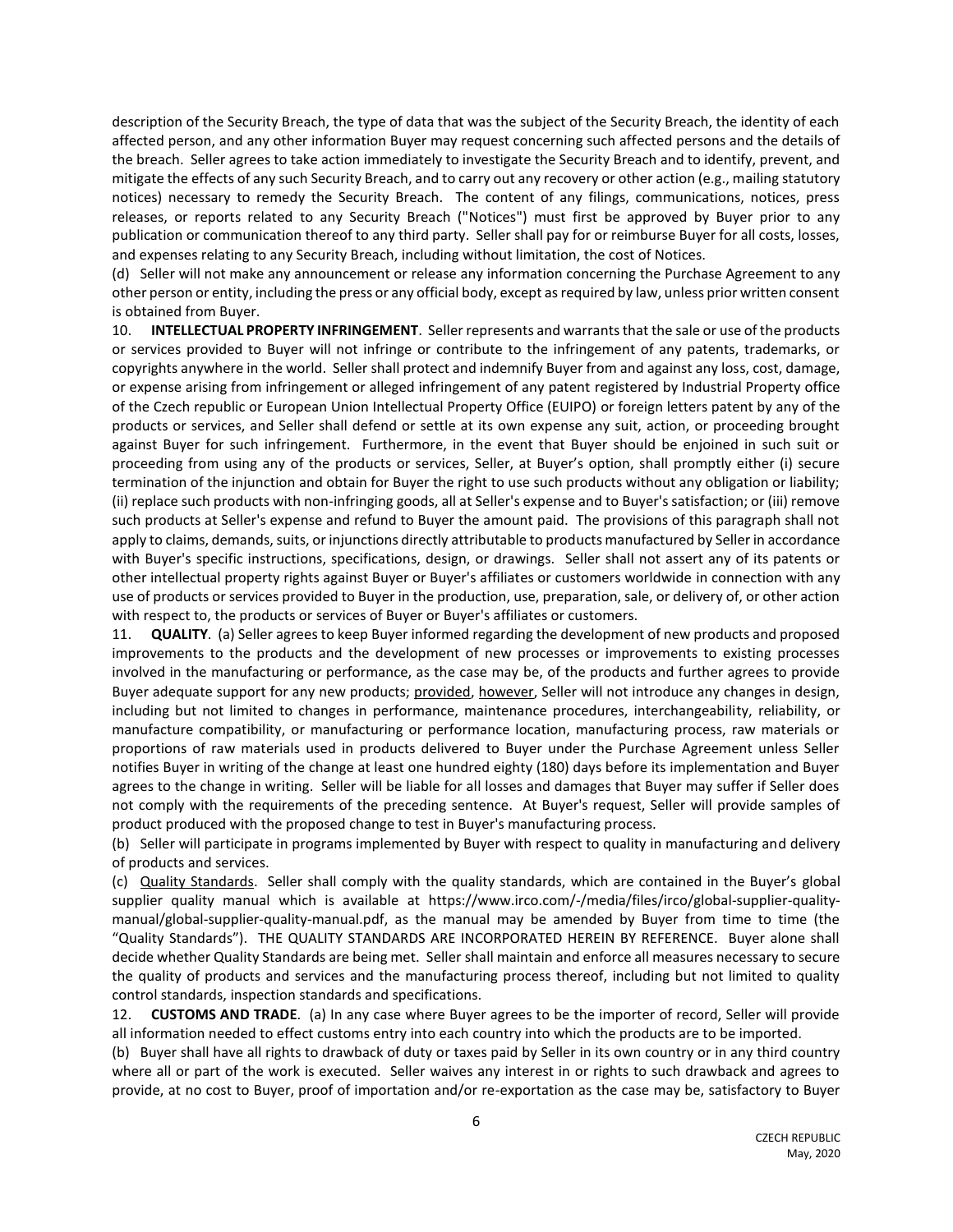and the customs administration, tax collection agency, or other government agency in any country where taxes or duties are paid, as well as to provide any other supporting documentation to enable Buyer to claim drawback of duties and taxes on products or articles manufactured from products provided under the Purchase Agreement.

(c) Seller will accurately indicate the country of origin of the products provided under the Purchase Agreement on the customs invoice and other applicable documentation. Seller will provide certificates of origin relating to such products within the meaning of the rules of origin of any applicable preferential duty provisions and execute such other documents as may be necessary for Buyer to claim duty preference under any applicable programs.

13. **SERVICES/LIENS; SITE RULES; INSURANCE**. (a) Seller will obtain from all of its subcontractors waivers and releases of all liens which may be imposed by them against the products provided under the Purchase Agreement or Buyer's premises or the improvements thereon, and Seller will defend, indemnify, and hold harmless Buyer with respect thereto. Buyer has the right to withhold payment for any services until such time as Seller has provided Buyer with signed copies of all required waivers and lien releases.

(b) Seller will conform strictly to all of Buyer's site rules and regulations when performing services on Buyer's premises, including but not limited to Buyer's requirements for background screening contingent workers. It is Seller's obligation to obtain a copy of Buyer's site rules.

(c) In addition to any insurance requirements set forth in a fully signed purchase agreement currently in effect between Seller and Buyer, Seller shall maintain in force standard liability insurance of the type and in such amounts as reasonably satisfactory to Buyer and shall furnish Buyer, at any time upon request, with a certificate of insurance that shall provide for Buyer to receive at least 30 days' prior written notice of modification, non-renewal, cancellation or termination.

(d) It is agreed that Seller, in rendering any services on Buyer's premises, will be an independent contractor and that neither Seller nor any principal, partner, agent or employee of Seller is the legal representative of Buyer for any purpose whatsoever and has no right or authority to assume or create, by action, in writing or otherwise, any obligation of any kind, express or implied, in the name of or on behalf of Buyer and neither Seller nor any principal, agent or employee of Seller shall be entitled to or be eligible to participate in any benefit program extended by Buyer to its employees.

(e) All Seller's employees providing services under the Purchase Agreement must be authorized to work in the jurisdiction where the services are performed.

14. **INDEMNIFICATION**. Seller will fully defend, indemnify, hold harmless and reimburse Buyer, its officers, directors, shareholders, affiliates, subsidiaries, employees, agents, customers and assigns from and against all claims, suits, actions, proceedings, damages, losses and expenses, including attorneys' fees, arising out of, related to, or resulting from: (a) any breach of any representation, warranty, certification, covenant or agreement made by Seller in the Purchase Agreement; (b) any negligence or willful misconduct of Seller or its agents or subcontractors in connection with performance under the Purchase Agreement; (c) any litigation, proceeding or claim by any third party relating to the obligations of Seller under the Purchase Agreement; (d) any violation of law by Seller, its employees, agents, affiliates, contractors or subcontractors and (e) Seller's use, control, ownership, or operation of its business and facilities, except to the extent caused by the negligence of Buyer. Seller agrees to include this Indemnification provision in any subcontracts issued hereunder.

15. **BUYER'S PROPERTY**. (a) All property of Buyer furnished or made available to Seller for performance of work under the order, including, but not limited to, materials, tools, tooling, special tooling (as defined below), equipment, and replacements thereof, shall remain the property of Buyer, shall be segregated from Seller's property and be individually marked and identified as Buyer's property and shall be promptly returned to Buyer at its written request, or upon termination, cancellation, or completion of the order. Seller shall maintain and keep up-to-date a list of all such property, and shall furnish the list to Buyer upon request. Such property, including, without limitation, special tooling, shall be used exclusively for performance under the order and Seller agrees to: (i) maintain such property in good condition and assume all risks and liability for loss or damage thereto excepting normal wear; (ii) purchase insurance to cover the replacement cost thereof, with the proceeds payable to Buyer, and furnish Buyer evidence of such insurance upon request; (iii) permit inspection of such property by Buyer during normal business hours; (iv) at Buyer's request, furnish detailed statements of such inventory; and (v) fully cooperate and assist Buyer in any effort by it to obtain possession of such property through court proceedings or otherwise.

(b) Before commencing work under the order, Seller agrees to obtain Buyer's prior written approval for the purchase of any special tooling, describing in detail in such request each item and its price. Upon completion,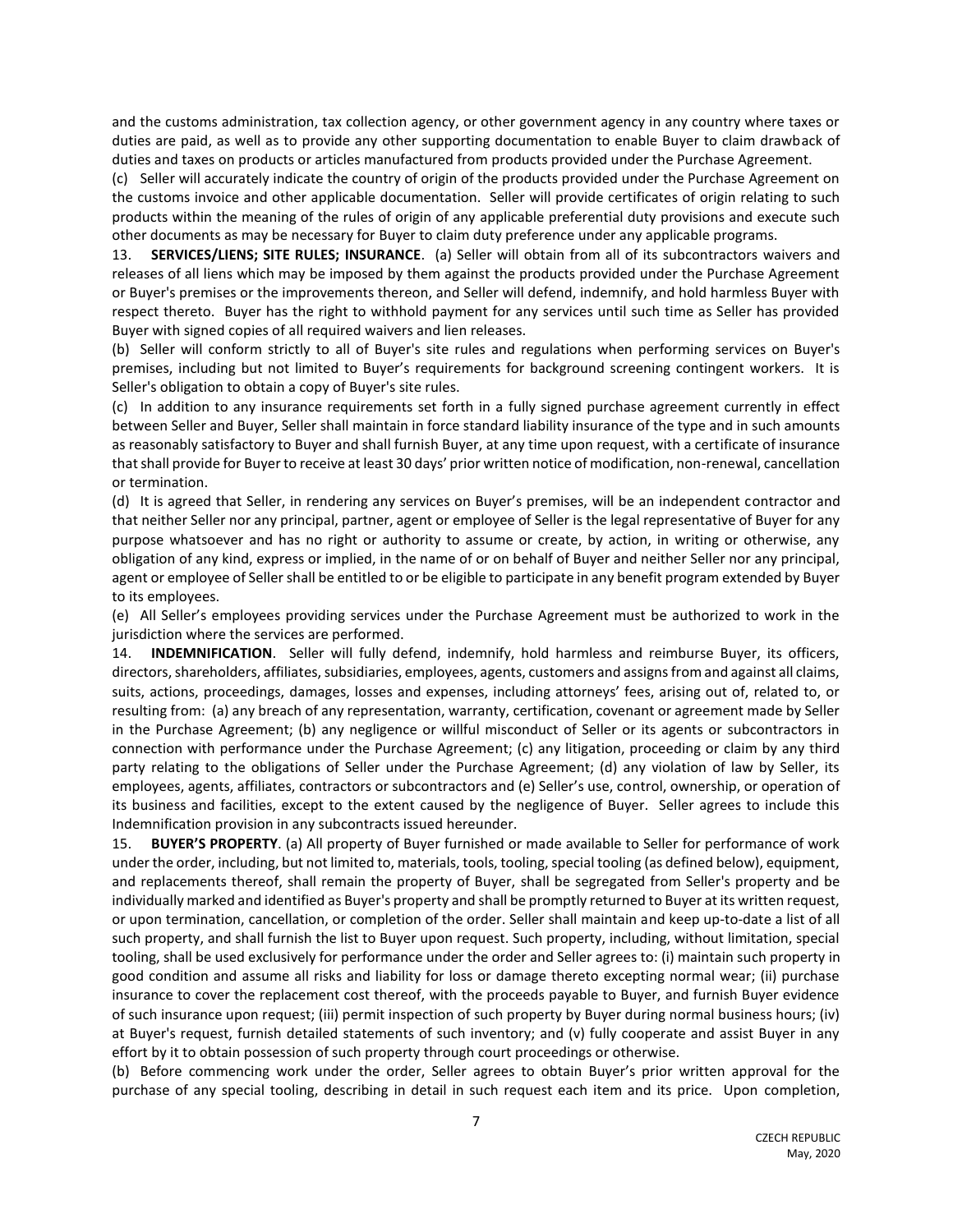cancellation, or termination of the work for which such special tooling is required, Seller shall prepare a list of products for which special tooling has been used, together with a detailed listing in a form acceptable to Buyer of the special tooling, including each item's unamortized cost and fair market value, and shall upon request by Buyer, in its sole discretion, transfer title to the special tooling to Buyer, by written assignment, free and clear of liens and encumbrances, in exchange for the lesser of the tooling's unamortized cost or fair market value, and shall transfer possession of the special tooling to Buyer, except that Buyer shall be under no obligation to purchase such special tooling. Buyer reserves the right to dispose of special tooling without taking possession thereof and to receive any salvage or resale revenues resulting therefrom. Seller agrees that Buyer shall have the right to enter Seller's premises for the purpose of obtaining possession of any special tooling.

(c) As used herein, "special tooling" means all patterns, dies, fixtures, molds, jigs, models, gauges, inspection devices, special cutting tools, special test devices, drawings, and templates, and any replacements thereof, which, prior to the date of the order, were not owned or used by Seller and which Seller has been or will be required to acquire and use solely for the purpose of furnishing products under the order. Special tooling does not include tools, capital items, or property owned by or furnished by Buyer.

16. **SET-OFF**. Buyer may set off any amount owing at any time from Seller to Buyer or any of its affiliated companies against any amount payable at any time by Buyer under the Purchase Agreement.

17. **FORCE MAJEURE**. (a) Any non-performance or delay in performance of any obligation of Seller or Buyer under the Purchase Agreement will be excused to the extent such failure or non-performance is caused by "Force Majeure." "Force Majeure" means any cause preventing performance of an obligation under the Purchase Agreement which is beyond the reasonable control of the Seller or Buyer, and which, by the exercise of due diligence, could not be overcome, including without limitation, fire, flood, sabotage, shipwreck, embargo, explosion, accident, riot, epidemic or pandemic, and acts of a governmental authority. In no event shall Seller's ability to sell products or services at a better price or Seller's economic hardship in buying raw materials necessary to manufacture products at a commercially reasonable price constitute Force Majeure.

(b) If Buyer or Seller is affected by Force Majeure, it will (i) promptly provide notice to the other party, explaining the full particulars and the expected duration of the Force Majeure and (ii) use its best efforts to remedy the interruption or delay if it is reasonably capable of being remedied. In the event of Force Majeure, deliveries or acceptance of deliveries of products or services which have been suspended will not be required to be made up on the resumption of performance and, to the extent not otherwise permitted under the Purchase Agreement, Buyer will have the right to purchase products and services from other sources during the period of Force Majeure. If a Force Majeure extends for more than sixty (60) days, the Purchase Agreement may be terminated upon written notice by the party not declaring Force Majeure without any liability on its part.

(c) If a Force Majeure compels Seller to allocate deliveries of products or services, Seller will make such allocation in a manner that ensures Buyer at least the same proportion of the Seller's total output as was purchased by Buyer prior to the Force Majeure. Seller will use best efforts to source products or other items, at Seller's expense, from its own or its affiliates' global operations or the market in order to meet Buyer's required delivery dates.

18. **ACCESS AND AUDIT**. In order to assess Seller's work quality and compliance with the Purchase Agreement, Seller will permit Buyer reasonable access to (i) all locations where work is performed in connection with the products or services provided for in the Purchase Agreement, and (ii) Seller's books and records relating to the Purchase Agreement.

19. **INTELLECTUAL PROPERTY RIGHTS**. Seller hereby assigns and agrees to assign to Buyer and not otherwise to make use of any invention, improvement, or discovery, whether or not patentable or protected by copyright, which is (i) created, conceived or reduced to practice in performance of the work or provision of the products or services under the order by any employee of Seller or any person working under Seller's direction, (ii) embodied in any products delivered under the order, or (iii) created using or derived from Buyer's Confidential Information. Seller shall execute and cause to be executed such documents, render such assistance, and take such other actions as Buyer may reasonably request to assign, apply for, register, perfect, confirm, and protect Buyer's intellectual property rights under this section. Seller shall be solely responsible for any compensation payable, by law or by contract, if any, to individual inventors of Seller.

20. **NON-WAIVER; CUMULATIVE REMEDIES**. The failure of Buyer to insist upon strict performance of any terms and conditions hereof, failure or delay to exercise any rights or remedies provided herein or by law, failure to properly notify Seller in the event of breach, the acceptance of or payment for any products, or approval of design,